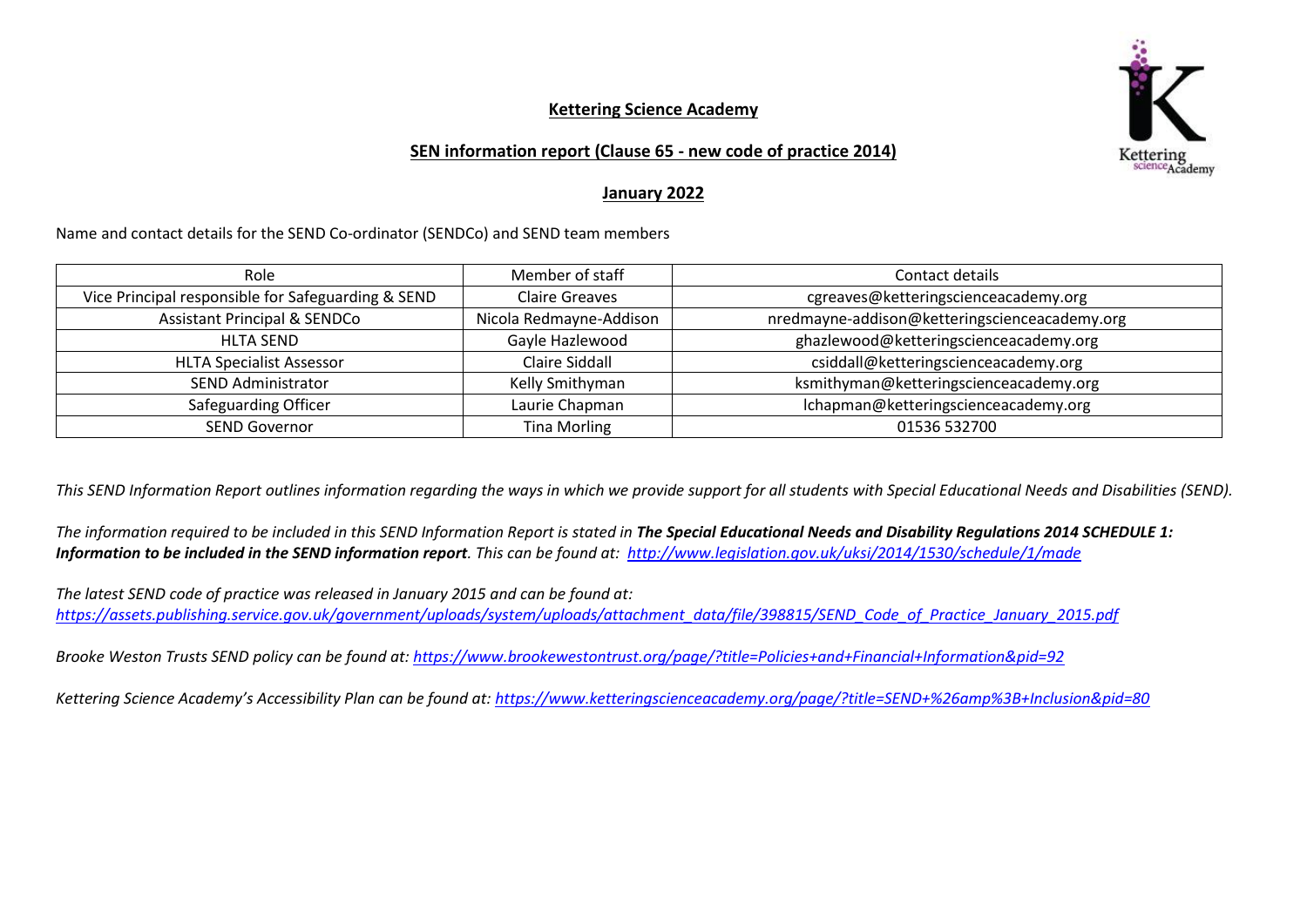| About Kettering Science Academy                                                              | Kettering Science Academy (KSA) is an inclusive mainstream 11-18 comprehensive school with approximately 1350 students.                                                                                                                                                                                                                                                                                                                                            |
|----------------------------------------------------------------------------------------------|--------------------------------------------------------------------------------------------------------------------------------------------------------------------------------------------------------------------------------------------------------------------------------------------------------------------------------------------------------------------------------------------------------------------------------------------------------------------|
|                                                                                              | At KSA we are committed to the equality of opportunity and the provision of the highest standards of education for all our students,<br>including those with SEND.                                                                                                                                                                                                                                                                                                 |
|                                                                                              | Our vision for all students, including students who have SEND is 'Being the best you can be'. This means that we want students to<br>try their best all of the time and we want them to achieve the best outcomes. We are aspirational and ambitious for all students<br>and especially for students with SEND. We want students with SEND to be confident individuals, living fulfilling lives and make a<br>successful transition to adulthood and independence. |
|                                                                                              | Our core values of Knowledge, Strength and Ambition provide the framework for this.                                                                                                                                                                                                                                                                                                                                                                                |
|                                                                                              | Knowledge: Provide the essential knowledge for all students to progress successfully at life.<br>Strength: Create resilient learners who are able to tackle their future effectively.<br>Ambition: Stretch and challenge students so they are able to excel in all they do.                                                                                                                                                                                        |
|                                                                                              | Whole school approach: Every member of staff is an advocate for SEND. Every teacher is a teacher of SEND. SEND is everyone's<br>responsibility.                                                                                                                                                                                                                                                                                                                    |
|                                                                                              | We have a dedicated and highly professional SEND team that supports students with SEND.                                                                                                                                                                                                                                                                                                                                                                            |
| The kinds of SEND for which<br>provision is made.                                            | We make appropriate mainstream provision for children recognised within the four broad areas of SEND:<br>Communication and interaction<br>Cognition and learning<br>Social, emotional and mental health difficulties<br>Sensory and/or physical needs.                                                                                                                                                                                                             |
| Definition of Special Education<br>Need:<br>The 2014 SEN Code of Practice<br>defines SEN as: | The 2014 SEND Code of Practice defines SEN as:<br>A child or young person has SEN if they have a learning difficulty or disability, which calls for special educational<br>provision to be made for them.                                                                                                                                                                                                                                                          |
|                                                                                              | A child of compulsory school age or a young person has a learning difficulty or disability if they:<br>have a significantly greater difficulty in learning than the majority of others of the same age: or<br>have a disability which prevents or hinders them from making use of educational facilities of a kind generally provided for<br>others of the same age in mainstream schools or mainstream post-16 institutions.                                      |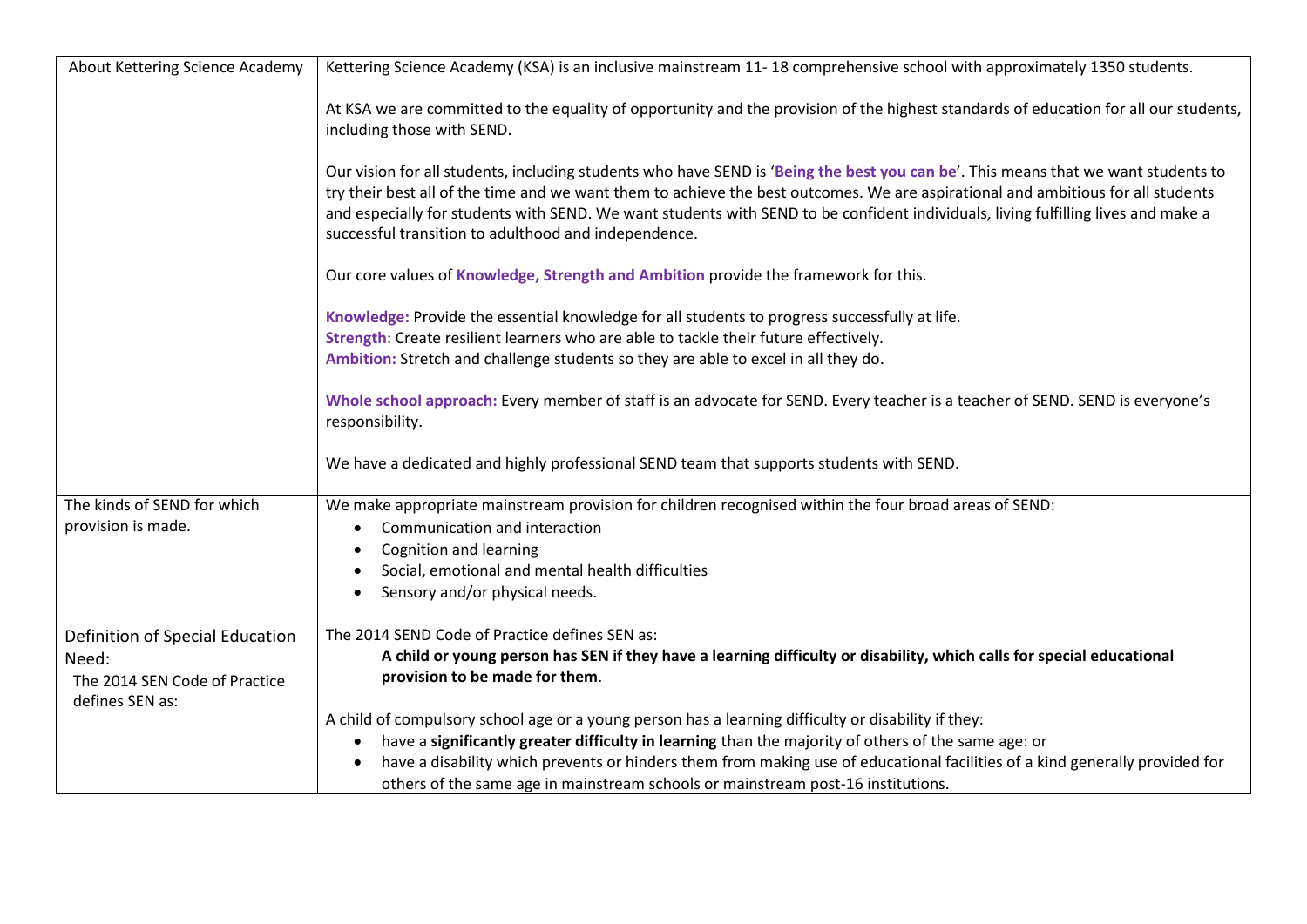| Identification and assessment of | Learners may fall behind in school for many reasons. Each student is an individual and will have different life (and educational)                                                                                                                                                                                                                                                                                                                                                                                                                                                                                                                                                                                                                                                                                                                                                                                                                                                                                                                                                                                                                                                                                                           |
|----------------------------------|---------------------------------------------------------------------------------------------------------------------------------------------------------------------------------------------------------------------------------------------------------------------------------------------------------------------------------------------------------------------------------------------------------------------------------------------------------------------------------------------------------------------------------------------------------------------------------------------------------------------------------------------------------------------------------------------------------------------------------------------------------------------------------------------------------------------------------------------------------------------------------------------------------------------------------------------------------------------------------------------------------------------------------------------------------------------------------------------------------------------------------------------------------------------------------------------------------------------------------------------|
| students with SEND               | experiences. They may have been absent from school; have experienced inconsistency in their education provision; may not speak                                                                                                                                                                                                                                                                                                                                                                                                                                                                                                                                                                                                                                                                                                                                                                                                                                                                                                                                                                                                                                                                                                              |
|                                  | English as a first language or they may suffer from self-esteem issues which prevents progress being made.                                                                                                                                                                                                                                                                                                                                                                                                                                                                                                                                                                                                                                                                                                                                                                                                                                                                                                                                                                                                                                                                                                                                  |
|                                  | The learning needs of most students are met by good teaching. If however a student requires provision or intervention above and<br>beyond that, they will be identified as having special educational needs. Students will either be coded K (SEND Additional Needs) or<br>E (Education, Health and Care Plan). KSA uses the Assess - Plan - Do - Review model for students with identified SEND.                                                                                                                                                                                                                                                                                                                                                                                                                                                                                                                                                                                                                                                                                                                                                                                                                                           |
|                                  | Students who have a diagnosis of need which can be met through good teaching and no additional provision is needed, will be<br>coded N and monitored by the SENDCo.                                                                                                                                                                                                                                                                                                                                                                                                                                                                                                                                                                                                                                                                                                                                                                                                                                                                                                                                                                                                                                                                         |
|                                  | We use the following methods to help us identify students with Special Educational Needs:<br>Attendance at year 6 Annual Reviews by the SENDCo<br>$\bullet$<br>Liaison with primary schools during transition visits in Year 6<br>Collate information from the transfer of school files from the previous school<br>Assessments from Primary including KS2 data<br>Analysis of screening tests taken on entry into school.<br>Performance in English and performance in Maths testing upon arrival<br>Reading, spelling and numeracy tests (on entry)<br>Baseline assessments (each subject)<br>Ongoing review of progress at progress checks and using our student progress tracker<br>Concerns/information received from staff, parents/carers and outside agencies<br>External agencies such as Educational Psychology Service; Speech and Language Therapy, Occupational Therapy amongst<br>$\bullet$<br>others.<br>Feedback from TA's/classroom teachers/Concern Forms<br>$\bullet$<br>Observations<br>Learning Walks and Book Scrutiny<br>$\bullet$<br>Access Arrangement assessments for exams for KS4 and KS5<br>Specialised assessments including: CTOPP2, TOMAL2, WRAT4, DRA, DASH<br><b>Dyslexia Screening Tests (LASS)</b><br>٠ |
|                                  | Behaviour and reward logs<br>Liaison with outside agencies<br>Staff/parent/carer meetings and parents/carer evenings<br><b>SEMH</b> interventions                                                                                                                                                                                                                                                                                                                                                                                                                                                                                                                                                                                                                                                                                                                                                                                                                                                                                                                                                                                                                                                                                           |
|                                  | Should you believe your child has special educational needs you should contact the SENDCo (details above) who will be able to<br>undertake investigations and appropriate assessments.                                                                                                                                                                                                                                                                                                                                                                                                                                                                                                                                                                                                                                                                                                                                                                                                                                                                                                                                                                                                                                                      |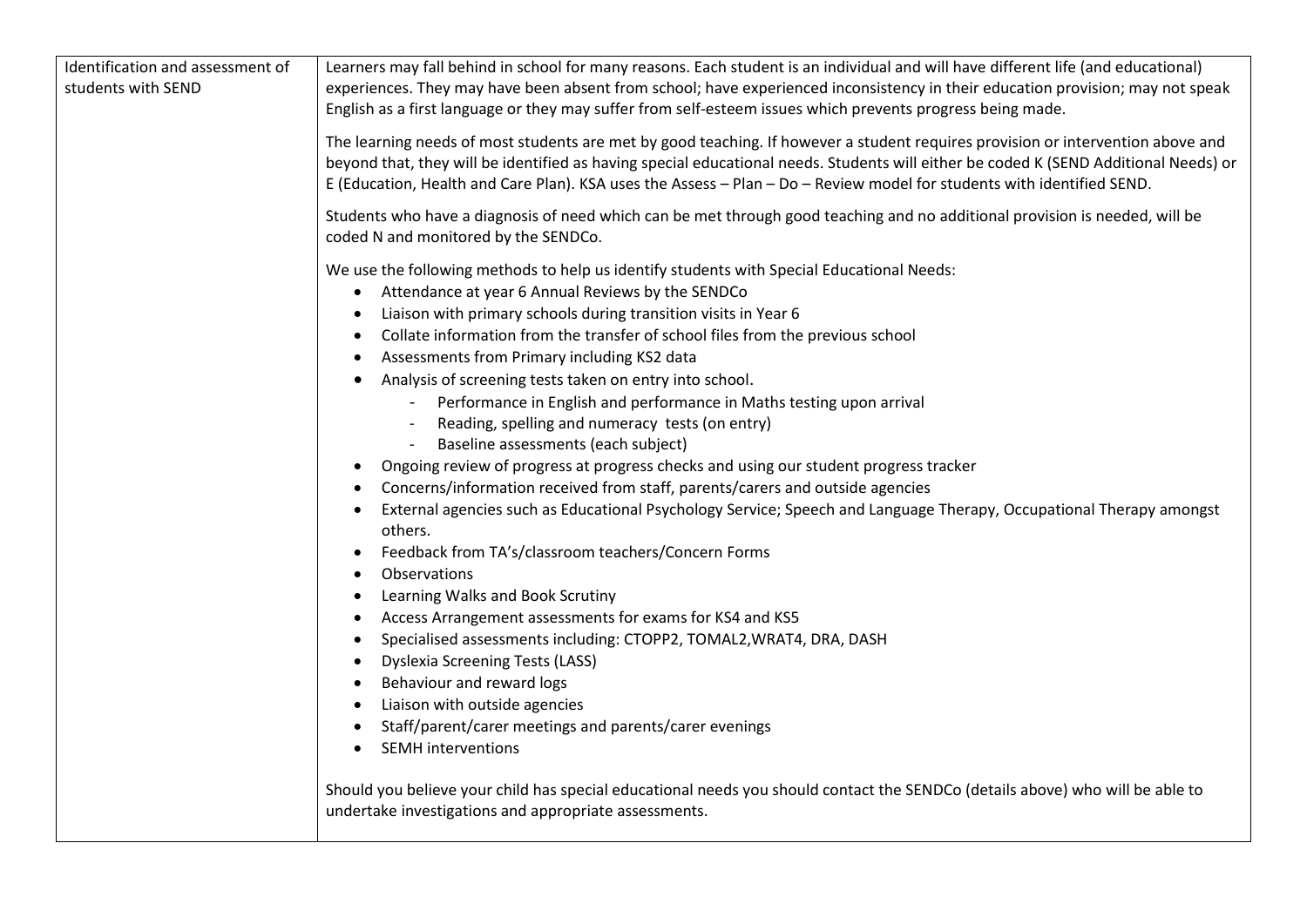| 3a) How does the Academy          | All interventions and support offered to students is regularly monitored and evaluated by the SENDCo. Reasonable adjustments are |
|-----------------------------------|----------------------------------------------------------------------------------------------------------------------------------|
| evaluate the effectiveness of its | made as required.                                                                                                                |
| provision for students with SEND? |                                                                                                                                  |
|                                   | Effectiveness of provision for students with SEND is evaluated in the following ways:                                            |
|                                   | Observations of teachers and Teaching Assistants (TA)                                                                            |
|                                   | Learning Walks and Book Scrutiny                                                                                                 |
|                                   | The internal QA process                                                                                                          |
|                                   | Pre and post intervention testing and analysis of the data collected                                                             |
|                                   | Student progress tracker and provision mapping                                                                                   |
|                                   | Progress reviews (Termly)                                                                                                        |
|                                   | Annual Review of EHCP's                                                                                                          |
|                                   | Analysis of student progress data (four times a year) at progress checks.                                                        |
|                                   | SEND department meetings (weekly)                                                                                                |
|                                   | External agency involvement                                                                                                      |
|                                   |                                                                                                                                  |
| 3 b) How does the Academy assess  | At KSA we assess and review students with SEND in a number of ways:                                                              |
| and review the progress of        | Progress reports and tracking                                                                                                    |
| students with SEND?               | <b>Parents Evenings</b>                                                                                                          |
|                                   | Reading and spelling assessments                                                                                                 |
|                                   | Progress on targeted skills following intervention programmes.                                                                   |
|                                   | Annual Reviews for those students with EHC Plans                                                                                 |
|                                   | Track and monitor behaviour incidents and exclusions.                                                                            |
|                                   | Attendance data                                                                                                                  |
|                                   | Specialist reports                                                                                                               |
|                                   |                                                                                                                                  |
|                                   |                                                                                                                                  |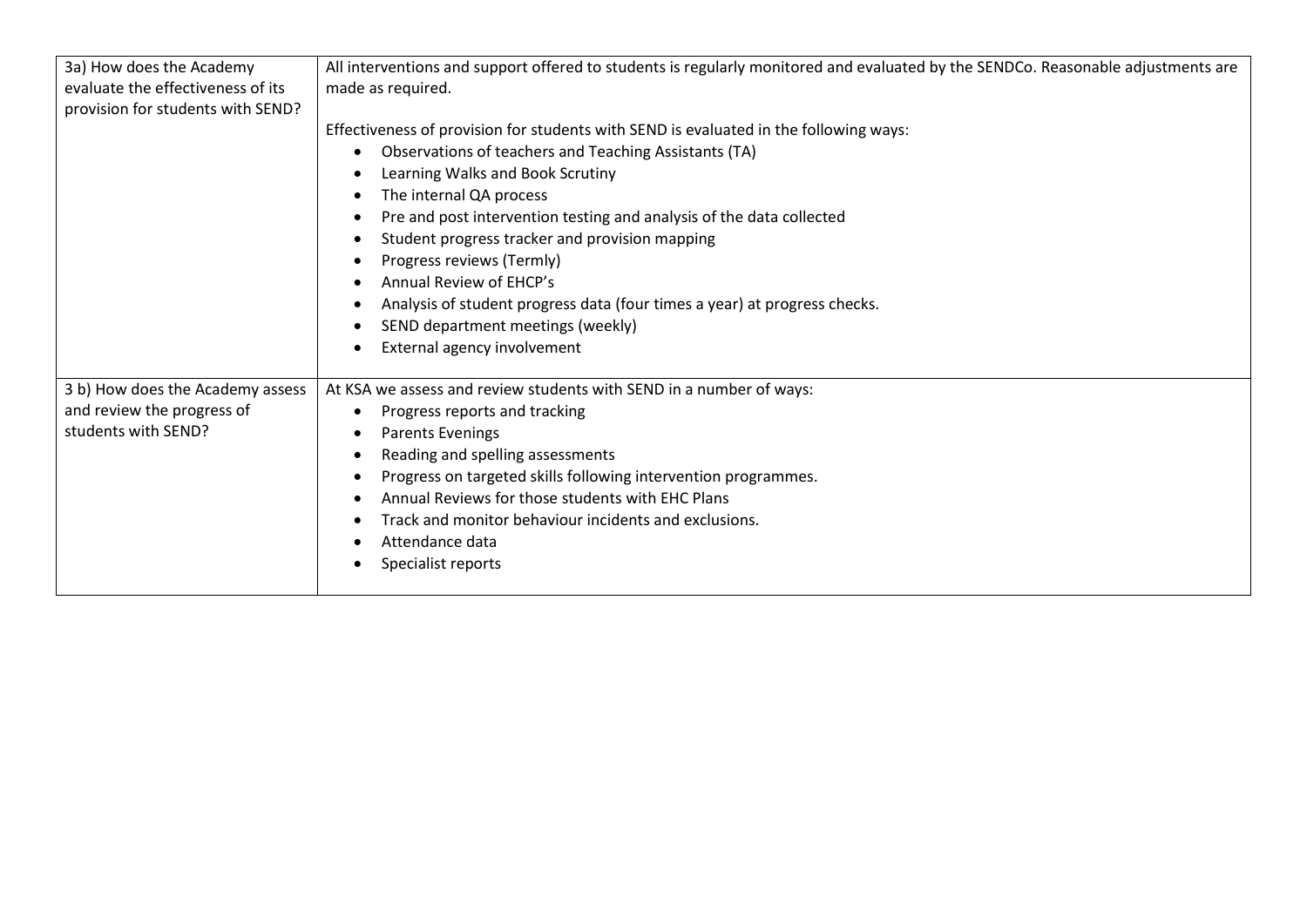| 3c) What is the                                     | Students with SEND learn within mainstream classes. There are some individual and small group interventions that take please outside of                                                                                                                                                  |
|-----------------------------------------------------|------------------------------------------------------------------------------------------------------------------------------------------------------------------------------------------------------------------------------------------------------------------------------------------|
| Academy's approach to                               | lessons. Some students in year 7 and 8 will follow our Transition Curriculum, with a focus for becoming 'secondary ready'.                                                                                                                                                               |
| teaching students with                              |                                                                                                                                                                                                                                                                                          |
| SEND?                                               | The Academy also ensures that:                                                                                                                                                                                                                                                           |
|                                                     | All staff members are advocates of SEND. All teachers are teachers of SEND. SEND is everyone's responsibility                                                                                                                                                                            |
|                                                     | The curriculum is ambitious and challenging                                                                                                                                                                                                                                              |
|                                                     | All students on the SEND Register will have a One Page Profile that informs their teachers of the SEND and strategies to support the<br>student                                                                                                                                          |
|                                                     | Teaching staff are expected to scaffold lessons and adapt resources to suit the learning needs of the individual students.                                                                                                                                                               |
|                                                     | There is a continuous professional development programme for all staff to increase skills in teaching students with special                                                                                                                                                              |
|                                                     | educational needs.                                                                                                                                                                                                                                                                       |
|                                                     | Resources, such as assistive technology (laptops) are used, where appropriate, to enable students to access lessons as independently<br>$\bullet$<br>as possible                                                                                                                         |
|                                                     | Time limited Individual and small group targeted interventions linked to identified needs of students<br>$\bullet$                                                                                                                                                                       |
|                                                     | Some classes may have a TA to support the learning and students                                                                                                                                                                                                                          |
|                                                     | Some students are allocated key workers who help with daily organisation needs                                                                                                                                                                                                           |
|                                                     | SEND awareness assemblies annually                                                                                                                                                                                                                                                       |
|                                                     | SEND base, 'The Hub' (NOT a designated provision) - a safe place for our students to go to.                                                                                                                                                                                              |
|                                                     |                                                                                                                                                                                                                                                                                          |
|                                                     | We communicate all necessary information to staff who need it. All information about our students with SEND is accessible to all teaching<br>and support staff as required for their role.                                                                                               |
| 3d) How does the school<br>adapt the curriculum and | All students with SEND have a broad and balanced curriculum. Students are generally set within subject areas. Within lessons, it is the<br>teacher's responsibility to support and scaffold learning. Strategies to support students with identified SEND are available through One Page |
| learning environment for                            | Profiles and also general strategy sheets for different needs.                                                                                                                                                                                                                           |
| students with SEND?                                 |                                                                                                                                                                                                                                                                                          |
|                                                     | At KS3 we have a Transition Curriculum for a small number of students who are not 'secondary ready'. There is a focus on Literacy - reading,                                                                                                                                             |
|                                                     | writing and Oracy - and some students with literacy difficulties will have additional literacy lessons.                                                                                                                                                                                  |
|                                                     |                                                                                                                                                                                                                                                                                          |
|                                                     | At KS4, students make 4 option choices. Advice and support are given to support these choices. There is also an option for a Modified                                                                                                                                                    |
|                                                     | Curriculum, which is 3 lessons per week of Princes Trust and Functional Skills English and Maths.                                                                                                                                                                                        |
|                                                     | Some students require life skills and independence skills and these are delivered as required.                                                                                                                                                                                           |
|                                                     | All teachers are teachers of students with SEND and are responsible for the progress they make.                                                                                                                                                                                          |
|                                                     | The learning environment is adapted as required for students with different needs for example visual needs, seating arrangements, layout of                                                                                                                                              |
|                                                     | the classroom, displays, noise adjustments, furniture and equipment, displays and lighting.                                                                                                                                                                                              |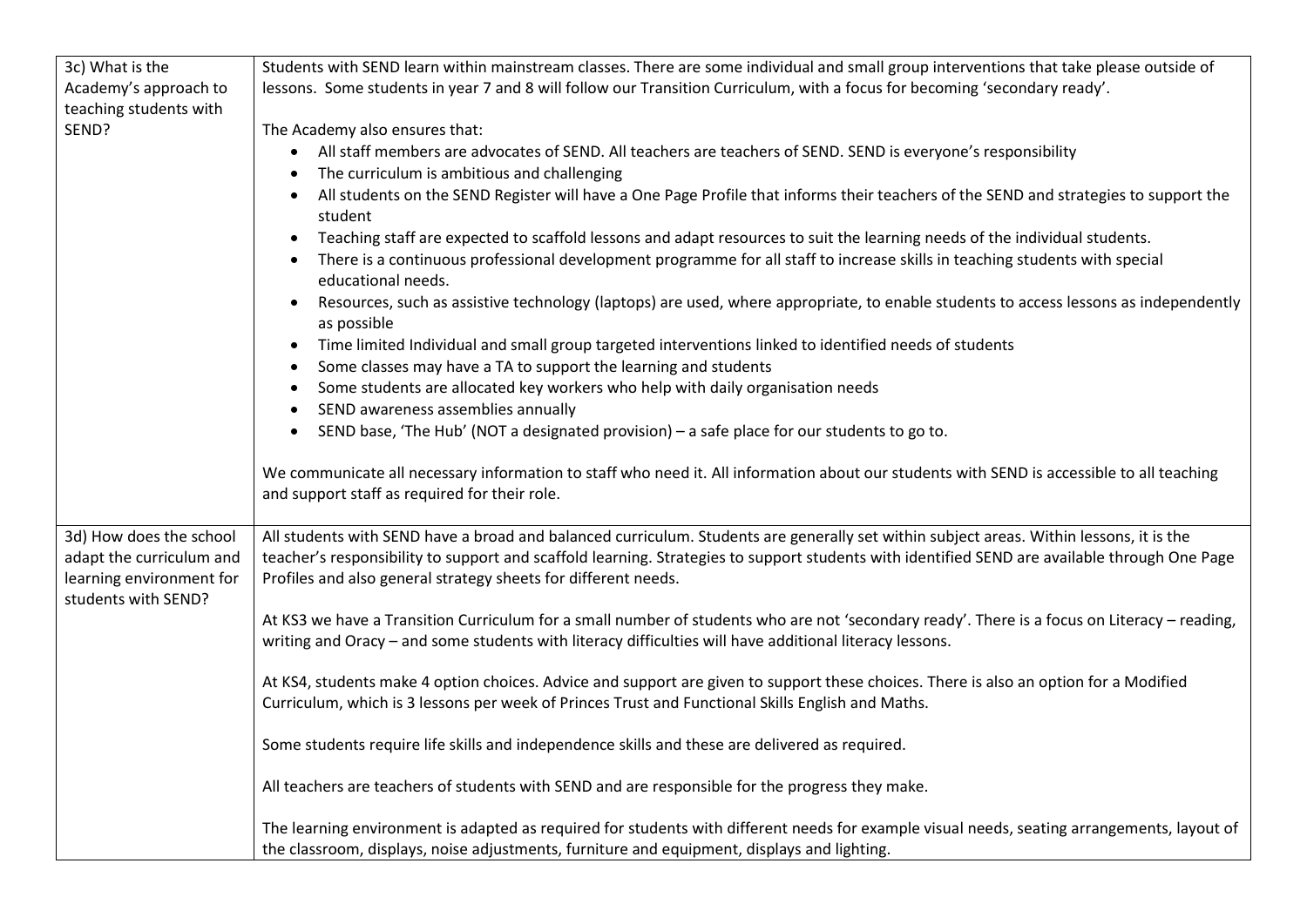| 3e) What additional      | Small group and or 1-1 interventions to support the following:                                                                                         |
|--------------------------|--------------------------------------------------------------------------------------------------------------------------------------------------------|
| support is available to  | The Hub The Zone Lunch Club and short term provision working with a TA                                                                                 |
| students with SEND?      | Social, emotional needs, and friendship skills<br>$\bullet$                                                                                            |
|                          | Literacy and numeracy interventions (facilitated by our teaching assistants with literacy or numeracy as a specialism).<br>$\bullet$                   |
|                          | Functional skills programme at KS4 in literacy, numeracy<br>$\bullet$                                                                                  |
|                          | <b>Princes Trust awards</b>                                                                                                                            |
|                          | Adapted curriculum                                                                                                                                     |
|                          | Access to support from other agencies/providers such as: Autism Outreach, VI team, HI team, Educational Psychology service, EWO,                       |
|                          | Prospects advisor for SEN, Timely advice careers service, William Knibb and TORCH learning Centre for individual programmes<br>(alternate provisions). |
|                          | TA support is prioritised based on individual need. TA's can be an additional adult in the classroom for lessons where there is a high number          |
|                          | of students with SEND who do not make significant progress OR they can be assigned directly to a student, again this is based on need and is           |
|                          | reviewed and amended where necessary. The timetable of support is updated weekly and sometimes daily dependent upon need.                              |
|                          |                                                                                                                                                        |
| 3f) What activities are  | A wide range of trips and co-curricular activities are offered for all students. We support all students to enable them to attend trips, visits        |
| available for students   | and take part in extra activities where appropriate.                                                                                                   |
| with SEND in addition to |                                                                                                                                                        |
| those available in       | Risk assessments are completed for each trip and the needs of individual students are considered as part of this process. The safety and               |
| accordance with the      | wellbeing of all concerned has to be considered as part of this process.                                                                               |
| curriculum?              |                                                                                                                                                        |
|                          | Homework Club for students with SEND is held on Tuesdays, Wednesdays and Thursdays from 3pm-4pm. Contact about homework club                           |
|                          | should be sought through Kelly Smithyman (details above). TA's work alongside our students at Homework Club to help support, guide,                    |
|                          | organise and coordinate homework.                                                                                                                      |
|                          |                                                                                                                                                        |
| 3g) What support is      | Student health and wellbeing is paramount.                                                                                                             |
| available for improving  |                                                                                                                                                        |
| the emotional and social | We have a robust Safeguarding Policy and protocols in place. Claire Greaves is our Designated Safeguarding Lead and Laurie Chapman the                 |
| development of students  | Safeguarding Officer. We also have an Early Help Team and Wellbeing Team to work directly with students.                                               |
| with SEND?               |                                                                                                                                                        |
|                          | All students including students with SEND participate in a PSHE programme. This includes Mental Health and wellbeing sessions. We also                 |
|                          | have a School Nurse and a School Counsellor who works with students supporting the social and emotional needs. Other interventions                     |
|                          | include building self-esteem; anger management; building resilience and other bespoke interventions depending on student need. This is on              |
|                          | a referral basis. Students can attend 'Drop-in' which runs each day for emotional support and/or advice. There is also                                 |
|                          | helpme@ketteringscienceacademy email address where students can seek help. There are many self-help resources on the website.                          |
|                          |                                                                                                                                                        |
|                          | We support and celebrate numerous Awareness Day throughout the year (e.g. Children's Mental Health Awareness Week, Mental Health                       |
|                          | Week, Autism Awareness Day, Diversity Week, Anti-bullying Week, Black History Month etc.)                                                              |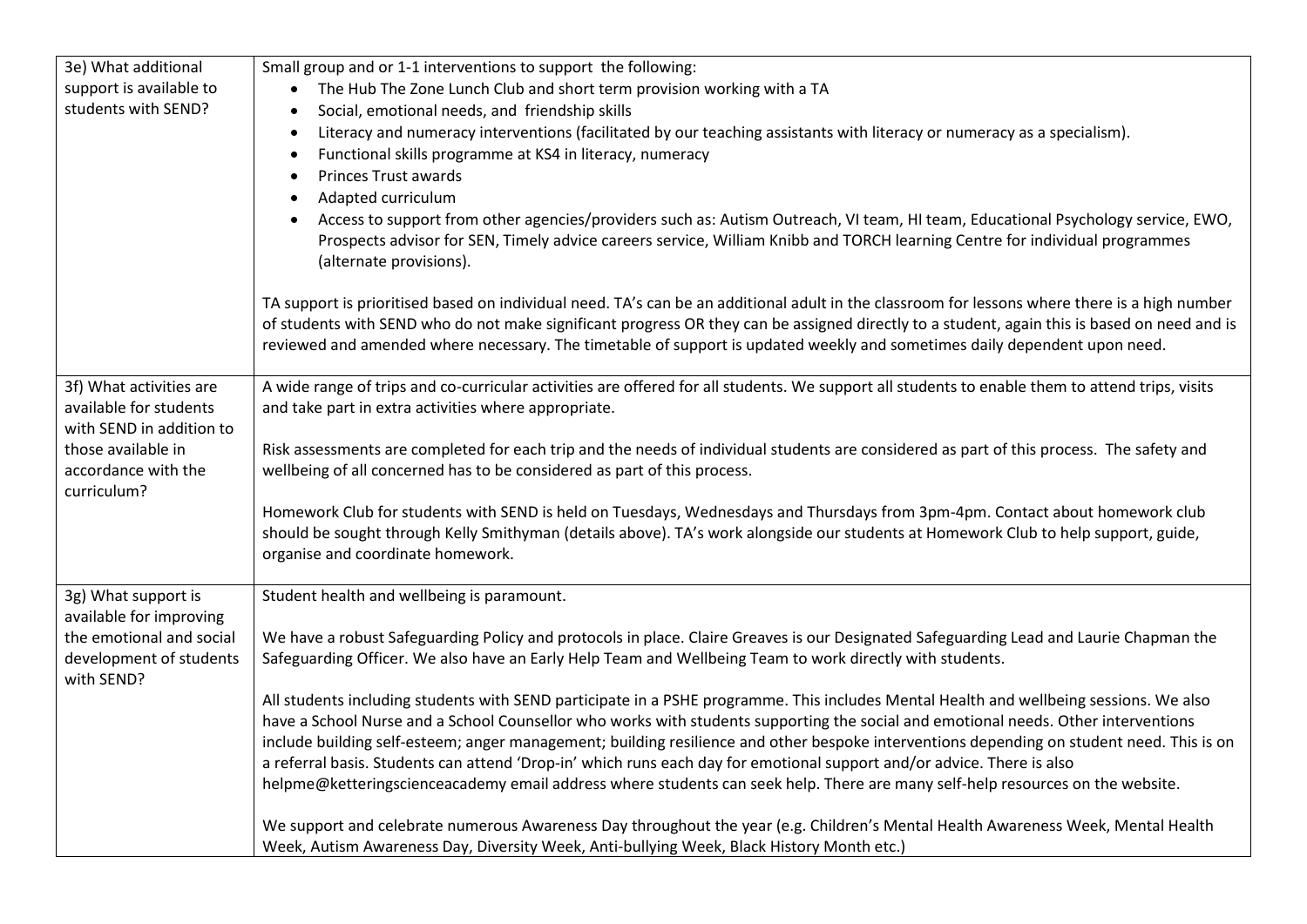|                           | The school also accesses outside organisations to support individual need, such as bereavement counselling, alcohol and drug advice and             |
|---------------------------|-----------------------------------------------------------------------------------------------------------------------------------------------------|
|                           | mental health services. Students can also self-refer to Counselling via Youthworks.                                                                 |
| Expertise and training of | The SENDCo is a qualified teacher and is working towards the National Award for Special Educational Needs Coordination. They also have the          |
| staff                     | Level 7 Psychometric Testing, Assessment and Access Arrangements qualification.                                                                     |
|                           |                                                                                                                                                     |
|                           | The HLTA specialist learning has an OCR certificate in the teaching of children with specific learning difficulties (Dyslexia) and PAPAA            |
|                           | certificate of access arrangements and specialist assessments.                                                                                      |
|                           | There is a team of experienced Teaching Assistants who also have expertise in a range of areas.                                                     |
|                           |                                                                                                                                                     |
|                           | Alongside the expertise in school, we also use the services of Educational Psychologists; a NHS School Nurse and Child and Adolescent               |
|                           | Mental Health Services (CAMHS) and others as required.                                                                                              |
|                           |                                                                                                                                                     |
|                           | The school accesses a variety of services to ensure that the skills of the staff match the needs of the current students.                           |
| How equipment and         | Accessible facilities include disabled parking bays; disabled toilets on every wing within the Academy; lift to all floors. It should be noted that |
| facilities to support     | the Academy is carpeted throughout, which can present some difficulty for wheelchair users.                                                         |
| students with SEND will   |                                                                                                                                                     |
| be secured                | Students have access to computers when required and there is shared access to individual laptops and/or ipads where there is an identified          |
|                           | need. Needs of students are reviewed and where additional equipment or changes to facilities are required these are discussed with the              |
|                           | Principal and decisions made with regard to reasonable adjustments.                                                                                 |
|                           | Please also see KSA Accessibility Plan.                                                                                                             |
|                           |                                                                                                                                                     |
| Arrangements for          | Over the academic year there are a range of opportunities for parents to formally meet with staff to discuss the progress of their child. These     |
| consulting parents of     | include:                                                                                                                                            |
| students with SEND and    | Pre-transition visits and transition booklet<br>$\bullet$                                                                                           |
| involving the parents in, | Parents evening,                                                                                                                                    |
| the education of their    | Curriculum events/options evening<br>$\bullet$                                                                                                      |
| child                     | Progress check reports                                                                                                                              |
|                           | Parents will be updated on progress of students at the review of intervention programmes.                                                           |
|                           | <b>SEND reviews</b>                                                                                                                                 |
|                           | <b>Annual Reviews</b>                                                                                                                               |
|                           | Key workers regularly update parents on progress or concerns via phone or email                                                                     |
|                           | Parents are encouraged to email staff to discuss concerns or share information.                                                                     |
|                           |                                                                                                                                                     |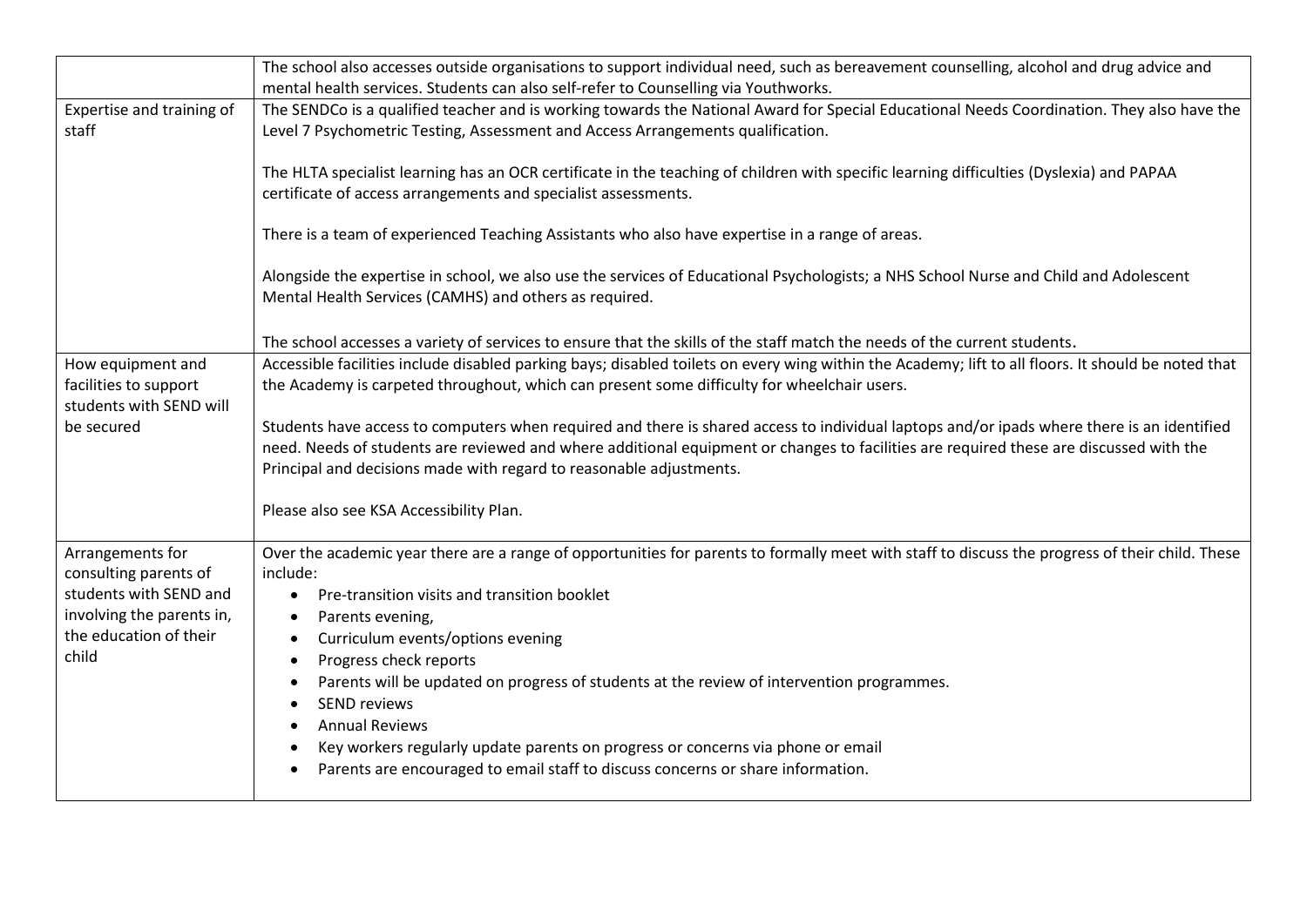| The arrangements for                       | Voice of the child is collected at regular intervals, including in the creation of One Page Profiles and through SEND Reviews which happen     |
|--------------------------------------------|------------------------------------------------------------------------------------------------------------------------------------------------|
| consulting with young                      | three times a year.                                                                                                                            |
| people with SEND about,                    |                                                                                                                                                |
| and involving them in                      | All students are welcome at Parents Evenings and their opinions are actively sought for any review meetings.                                   |
| their education                            |                                                                                                                                                |
|                                            | Students with EHCP's are involved in their Annual Reviews and their thoughts are central to the process. They are encouraged to contribute     |
|                                            | actively to the process. Students are supported by key workers and Teaching Assistants for annual reviews, curriculum options, transition,     |
|                                            | connexions and external agency meetings.                                                                                                       |
|                                            |                                                                                                                                                |
| Arrangements for                           | Any complaints relating to the learning support provision should be directed to the SENDCo in the first instance.                              |
| complaints from parents                    |                                                                                                                                                |
| of students with SEND                      | If you need to make a complaint, please contact us as soon as possible so that your concerns can be resolved.                                  |
| concerning the provision<br>made at school | Please submit in writing (by email or letter) your concerns to the Principal, Mr T Segalini - tsegalini@ketteringscienceacademy.org detailing: |
|                                            | • Your name                                                                                                                                    |
|                                            | A description of your complaint                                                                                                                |
|                                            | Any names or dates you have noted if you have already spoken to someone about your concerns                                                    |
|                                            | • A contact number and convenient time to contact you                                                                                          |
|                                            | The Principal will appoint a member of the Senior Leadership Team to meet with you to investigate your concerns and seek a resolution. For     |
|                                            | more information, please read our Complaints Policy by clicking here The Complaints Officer is Vice Principal Claire Greaves                   |
|                                            | cgreaves@ketteringscienceacademy.org                                                                                                           |
|                                            |                                                                                                                                                |
| How the governing body                     | At KSA we work closely with our other BWT schools to seek advice and support as necessary. The SENCDCo meets the SEND Governor termly.         |
| involves other bodies,                     | We also work with a range of external agencies including:                                                                                      |
| including health and                       | <b>Educational Psychology Service.</b><br>$\bullet$                                                                                            |
| social services bodies,                    | Social Care including Early Help and Disabled Children's Team                                                                                  |
| local authority support                    | Education Inclusion Partnership Team (EIPT)                                                                                                    |
| services and voluntary                     | <b>EHC Team</b><br>$\bullet$                                                                                                                   |
| organisations, in meeting                  | Specialist Service for children with SEND<br>$\bullet$                                                                                         |
| the needs of students                      | <b>Sensory Support Service</b><br>$\bullet$                                                                                                    |
| with SEND and in                           | <b>CAMHS</b><br>$\bullet$                                                                                                                      |
| supporting the families of                 | Occupational Therapy and Speech and Language Therapy<br>$\bullet$                                                                              |
| such students?                             | <b>NHS Nursing Team</b><br>Youthworks                                                                                                          |
|                                            |                                                                                                                                                |
|                                            | Service Six                                                                                                                                    |
|                                            | <b>Steps to Success</b>                                                                                                                        |
|                                            | <b>NGage</b>                                                                                                                                   |
|                                            | Police (including Police Crime Commisioner)                                                                                                    |